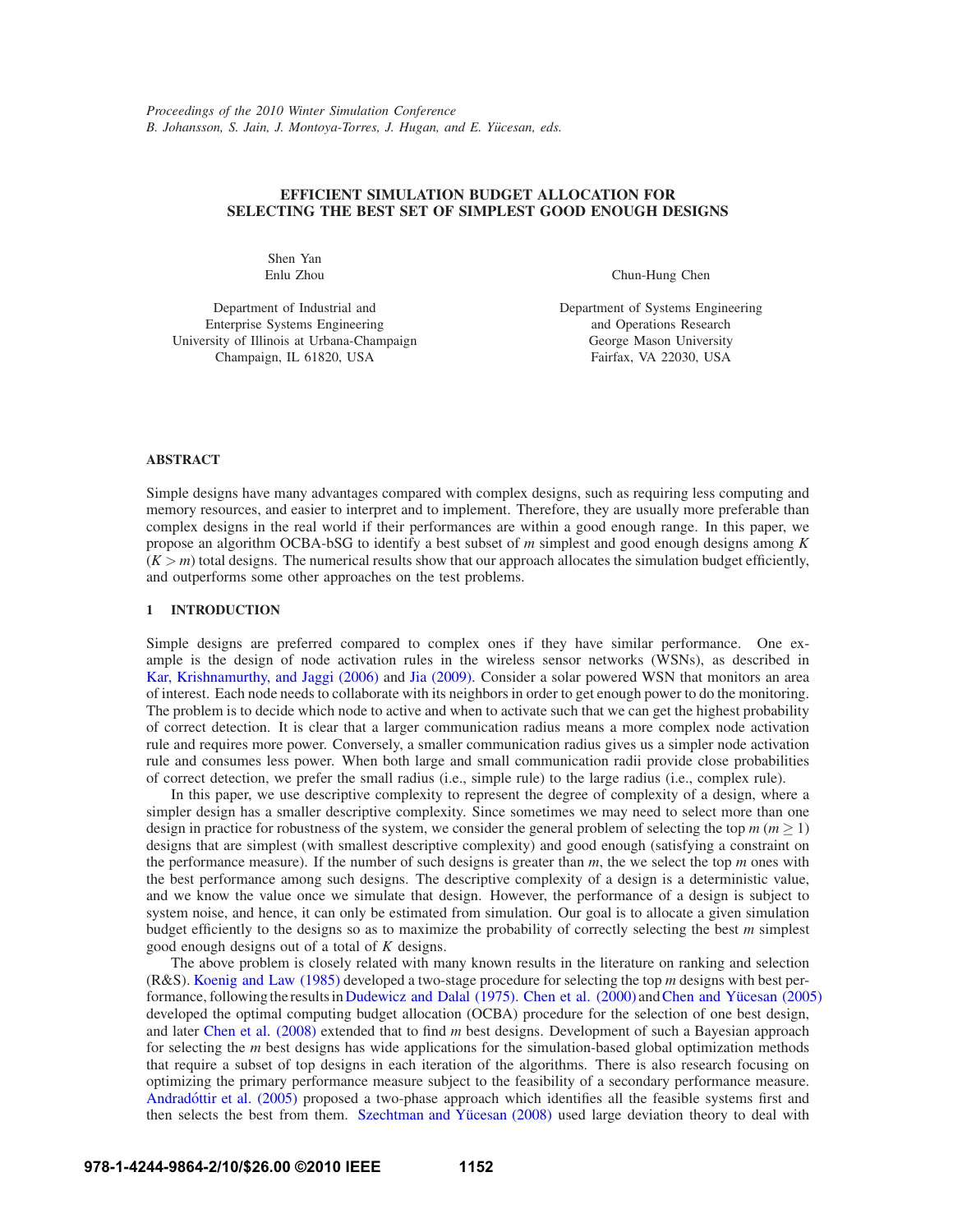feasibility determination. Most recently, Lee et al. (2009) developed OCBA further to select one single best design under multiple constraints of secondary performance measures.

The problem of considering both complexity and performance evaluation has only been considered recently. Jia (2009) proposed an Adaptive Sampling Algorithm (ASA) for selecting one simplest good enough design with the goal to minimize the Type II error of the chosen design. ASA is not suitable for extension to select multiple designs, because it screens the designs sequentially one by one until the goal is achieved. Therefore, it still remains open how to select multiple best designs that are simplest and good enough. In this paper, we address this problem by developing a method called OCBA-bSG, abbreviated for optimal computing budget allocation for *m* best simplest good enough designs. Numerical results show that OCBA-bSG achieves a higher probability of correct selection in much less iterations than the Equal Allocation scheme and Levin Search method.

## **2 PROBLEM STATEMENT**

Let  $\theta$  denote a design, and  $\Theta$  denote the finite set of all the designs. The performance of the design  $\theta$  is measured by

$$
J(\theta) = E[L(\theta, \zeta)],
$$

where  $\zeta$  is a random vector that represents the uncertainty in the system, and  $L(\theta, \zeta)$  can only be obtained through simulation of the complex system. The underlying assumption is that such simulation is expensive. A design is considered better if its performance measure *J*(θ) is smaller. A *good enough design* is one that satisfies  $J(\theta) < J_0$ , where  $J_0$  is a given threshold on the performance. Hence, we define the feasible set (or good enough set) as

$$
F = \{ \theta | J(\theta) < J_0, \forall \theta \in \Theta \}.
$$

The complexity of the design  $\theta$  is represented by the descriptive complexity  $C(\theta)$ , which is a deterministic value in the set  $\{0,1,\ldots,n\}$ . The value of  $C(\theta)$  in known once we simulate the design  $\theta$ . Therefore, the *optimal set Smb* of *m* simplest good enough designs is defined as

$$
S_{mb} = \{ \theta_{mb_1}, \theta_{mb_2}, \dots, \theta_{mb_m} \in F | C(\theta_{mb_i}) < C(\theta) \text{ OR } J(\theta_{mb_i}) < J(\theta) \text{ if } C(\theta_{mb_i}) = C(\theta), \forall \theta \in F / S_{mb} \}.
$$

The objective is to determine an efficient simulation budget allocation to maximize the probability of correctly selecting the set  $S_{mb}$ . The above definition of  $S_{mb}$  implies that we start choosing the designs from the good enough designs in the smallest complexity set until we reach a complexity set that there are more good enough designs than we need, and then from this complexity set we select the deigns with smaller performance until the number of selected designs reaches *m*. To proceed, we introduce the following notations and assumptions.

 $P(CS)$ : the probability of correct selection of  $S_{mb}$ .

*K*: the total number of designs, where  $K = |\Theta|$ .

*T*: the total simulation budget.

*C<sub>i</sub>*: the set of designs with descriptive complexity *i*, i.e.,  $C(\theta) = i$ ,  $\forall \theta \in C_i$ .

 $|C_i|$ : the total number of designs in  $C_i$ .

 $\theta_{ij}$ : the *j*<sup>th</sup> design after ordering the designs in  $C_i$  from the smallest sample mean to the largest,  $j = 1, 2, \ldots, |C_i|$ .  $J(\theta_{ij})$  or  $J_{ij}$ : the performance measure for design  $\theta_{ij}$ . For simplicity of the notation, we write  $J(\theta_{ij})$  as  $J_{ij}$  in the following.

 $\sigma_{ij}^2$ : variance of design  $\theta_{ij}$ . Since the true variance is unknown, we use the sample variance to estimate it.  $N_{ij}$ : simulation budget for design  $\theta_{ij}$ .

 $X_{ij}^k$ : the  $k^{th}$  simulation replication for design  $\theta_{ij}$ ,  $k = 1, \ldots, N_{ij}$ . We assume that  $X_{ij}^k$ 's are independent inside the design (i.e., with respect to  $k$ ) and across the designs (i.e., with respect to  $ij$ ).

 $\bar{J}_{ij}$ : sample mean of design  $\theta_{ij}$ ,  $\bar{J}_{ij} = (1/N_{ij})$  $N_{ij}$ ∑ *k*=1  $X_{ij}^k$ .

 $\tilde{J}_{ij}$ : posterior distribution of  $J_{ij}$ . Using noninformative prior distribution for  $J_{ij}$  and assuming that the  $J_{ij}$  has a conjugate normal prior distribution, the posterior distribution of  $J_{ij}$  is shown to be

$$
\tilde{J}_{ij} \sim N(\bar{J}_{ij}, \frac{{\sigma_{ij}}^2}{N_{ij}}).
$$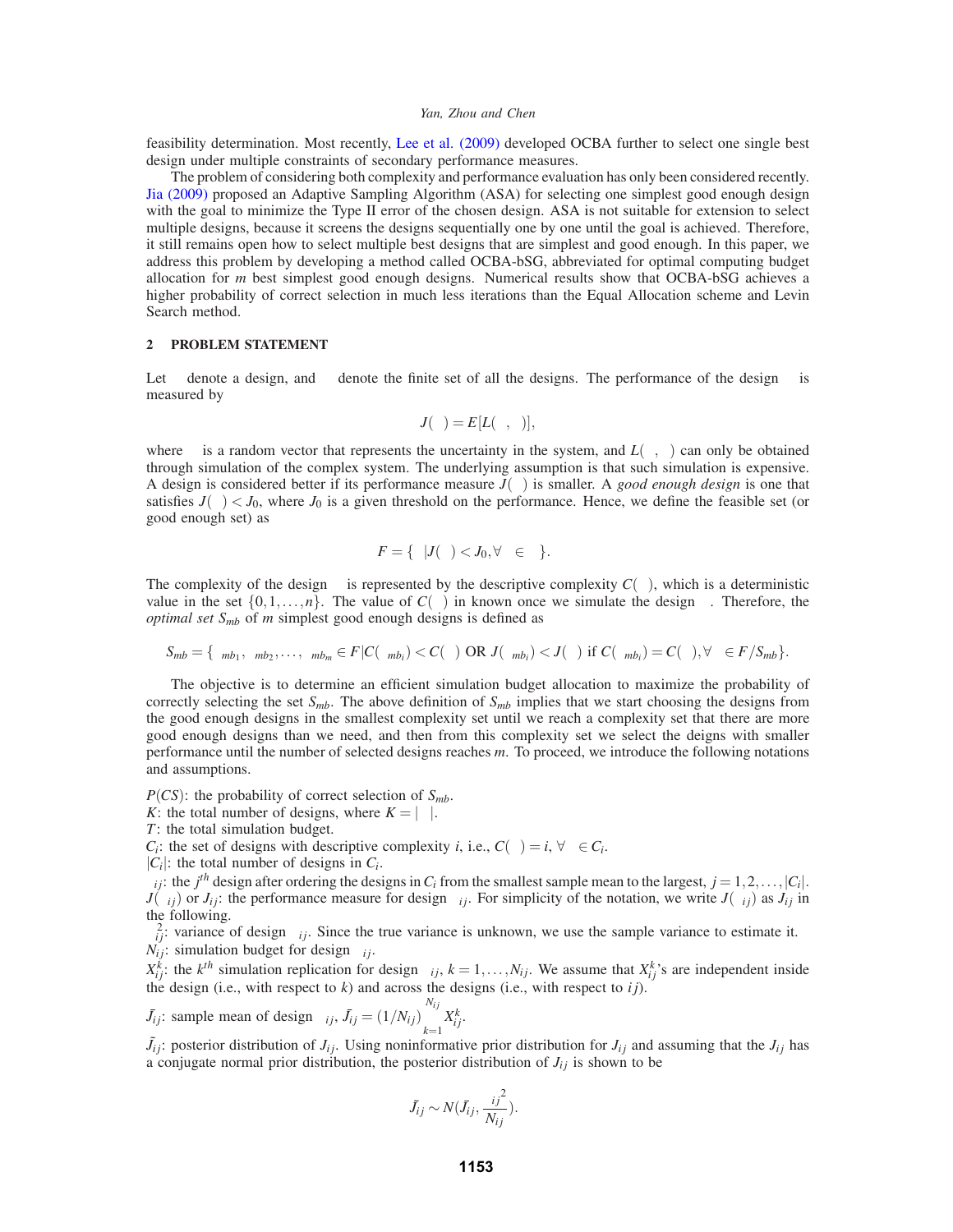Now we propose a procedure to maximize *P*(*CS*) with a fixed simulation budget. First, we group the designs according to the descriptive complexity  $C(\theta)$ . Second, we order the designs according to their current sample means of performance measure  $J(\theta)$  within the set  $C_i$ , and denote the ordered designs as  $\theta_{ij}$ ,  $i = 0, 1, \ldots, n$ ,  $j = 1, 2, \ldots, |C_i|$ . Suppose that all the designs in the sets  $C_0, C_1, \ldots, C_{t-1}$  are infeasible and the first feasible design appears in the set  $C_t$ . If the set  $C_t$  has *m* feasible designs, then the optimal set  $S_{mb}$  is in  $C_t$ . If there are less than *m* feasible designs in  $C_t$ , then we continue searching the sets  $C_{t+1}$ ,  $C_{t+2}$ , ..., until we find *m* feasible designs.

$$
C_0: \tJ_0 \leq J_{0_2} \leq J_{0_2} \leq \cdots \leq J_{0|C_{\rho}|}
$$
  
\nInfeasible simplest set  $S_{d_0}$   
\n
$$
C_{t-1}: \tJ_0 \leq J_{(t-1)_2} \leq J_{(t-1)_2} \leq \cdots \leq J_{(t-1)|C_{\rho-4}|}
$$
  
\nInfeasible simplest set  $S_{d_{t-1}}$   
\n
$$
C_t: \tJ_{t_2} \leq J_{t_2} \leq \cdots \leq J_{t_m b_0} < J_0 \leq J_{t_m b_{\rho+1}} \leq \cdots \leq J_{t|C_t|}
$$
  
\n
$$
Optimal set S_{mb_0}
$$
  
\n
$$
C_{t+1}: \tJ_{(t+1)_1} \leq J_{(t+1)_2} \leq \cdots \leq J_{(t+1)m b_1} < J_0 \leq J_{(t+1)m b_1+1} \leq \cdots \leq J_{(t+1)|C_{t+1}|}
$$
  
\n
$$
Optimal set S_{mb_2}
$$
  
\n
$$
C_{t+2}: \tJ_{(t+2)_2} \leq J_{(t+2)_2} \leq \cdots \leq J_{(t+2)m b_2} < J_0 \leq J_{(t+2)m b_2+1} \leq \cdots \leq J_{(t+2)|C_{t+2}|}
$$
  
\n
$$
Optimal set S_{mb_2}
$$
  
\n
$$
\cdots \cdots
$$
  
\n
$$
C_{t+p}: \tJ_{(t+p)_2} \leq \cdots \leq J_{(t+p)m b_p} \leq J_{(t+p)m b_{p+1}} \leq \cdots \leq J_{(t+p)m b_{p+1}} < J_0 \leq J_{(t+p)m b_{p+1+1}} \leq \cdots \leq J_{(t+p)C_{t+p}|}
$$
  
\n
$$
Optimal set S_{mb_p}
$$
  
\n
$$
\vdots \tJ_{(t+p)_{t}} \leq \cdots \leq J_{(t+p)m b_p} \leq J_{(t+p)m b_{p+1}} \leq \cdots \leq J_{(t+p)m b_{p+1}} < J_0 \leq J_{(t+p)m b_{p
$$

Figure 1: Relationship between subsets and designs.

Figure 1 gives a pictorial view of the above procedure, and also shows that in general there are four sets we need to consider: optimal subset  $S_{mb_i}$ , feasible non-simplest subset  $S_{a_i}$ , infeasible simplest subset  $S_{d_i}$ and infeasible non-simplest subset  $S_{b_i}$ . As we have assumed that the first feasible design with the smallest descriptive complexity appears in the set  $C_t$ , all the designs in the sets  $C_0, C_1, \ldots, C_{t-1}$  belong to the infeasible simplest subsets  $S_{d_i}$ . The optimal subsets are  $S_{mb_0}, S_{mb_1}, \ldots, S_{mb_p}$ , which satisfy

$$
S_{mb} = \bigcup_{i=0}^{p} S_{mb_i}, \quad m = \sum_{i=0}^{p} |S_{mb_i}|.
$$

The sets from  $C_t$  to  $C_{t+p-1}$  do not contain feasible non-simplest sets  $S_{a_i}$ , since all the feasible designs in these sets should be included in the optimal sets. However, the set  $C_{t+p}$  may contain both the optimal subset  $S_{mbp}$  and the feasible non-simplest set  $S_{a_0}$ , depending on the number of *m*. So far we have already selected *m* optimal designs, so there is no need to consider the sets  $C_{t+p+1}, C_{t+p+2}, \ldots, C_n$ . But as the iteration continues, we may need to reconsider them if we find that the number of optimal designs in the previous sets are less

than *m*.<br>After defining and analyzing the subsets, the problem of maximizing the probability of correct selection can be formulated as follows.

$$
\begin{aligned}\n\max \quad & P(CS) = P\{\tilde{J}_i < J_0 \&\tilde{J}_j \leq \tilde{J}_k < J_0 \&\tilde{J}_s \geq J_0, \forall i \in \bigcup_{l=0}^{p-1} S_{m b_l}, \forall j \in S_{m b_p}, \forall k \in S_{a_0}, \forall s \in \{\bigcup_{l=0}^p S_{b_l}\} \cup \{\bigcup_{r=0}^{t-1} S_{d_r}\}\} \\
\text{s.t.} \quad & N_1 + N_2 + \dots + N_K = T,\n\end{aligned}\n\tag{1}
$$

where  $N_i$  is the simulation budget for design  $\theta_i$ .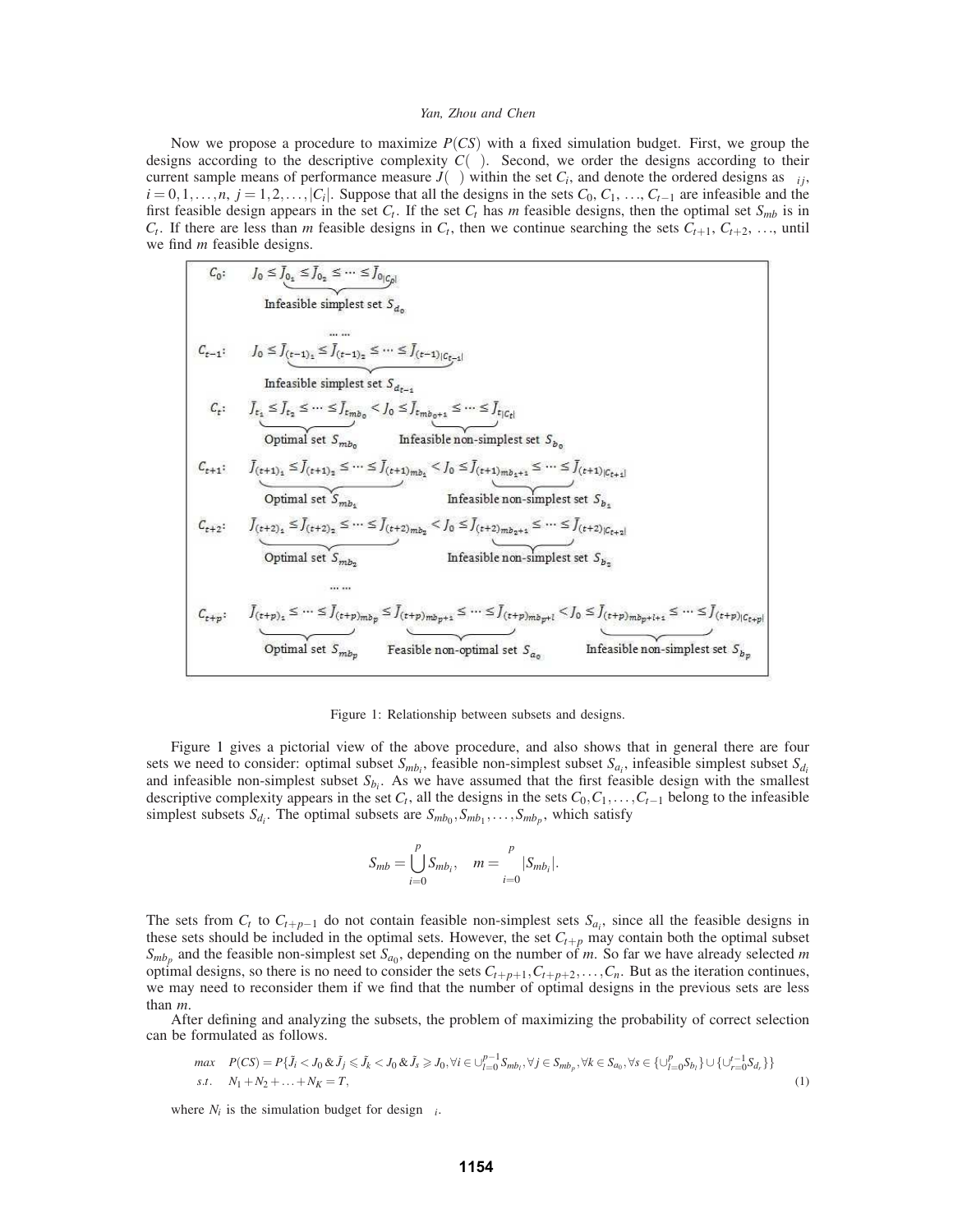### **3 MAIN RESULTS**

For the problem of selecting *m* best simplest good enough designs, it is time-consuming to estimate *P*(*CS*) directly by Monte Carlo simulation. Thus, we simplify the maximization problem by finding a lower bound for *P*(*CS*), and then calculate the answer analytically. This approximation is often referred to as Approximate Probability of Correct Selection (*APCS*), such as in Chen et al. (2008).

$$
P(CS) = P\{\tilde{J}_i < J_0 \& \tilde{J}_j \leq \tilde{J}_k < J_0 \& \tilde{J}_s \geq J_0, \forall i \in \bigcup_{l=0}^{p-1} S_{m b_l}, \forall j \in S_{m b_p}, \forall k \in S_{a_0}, \forall s \in \{\bigcup_{l=0}^p S_{b_l}\} \cup \{\bigcup_{r=0}^{t-1} S_{d_r}\}\}
$$
\n
$$
\geq P\{\tilde{J}_i < J_0 \& \tilde{J}_j \leq \mu \& \mu \leq \tilde{J}_k < J_0 \& \tilde{J}_s \geq J_0, \forall i \in \bigcup_{l=0}^{p-1} S_{m b_l}, \forall j \in S_{m b_p}, \forall k \in S_{a_0}, \forall s \in \{\bigcup_{l=0}^p S_{b_l}\} \cup \{\bigcup_{r=0}^{t-1} S_{d_r}\}\}
$$
\n
$$
= \prod_{i \in \bigcup_{l=0}^{p-1} S_{m b_l}} P\{\tilde{J}_i < J_0\} \prod_{i \in S_{m b_p}} P\{\tilde{J}_i \leq \mu\} \prod_{i \in S_{a_0}} P\{\mu \leq \tilde{J}_i < J_0\} \prod_{i \in \bigcup_{l=0}^p S_{b_l}\} \cup \{\bigcup_{r=0}^{t-1} S_{d_r}\}
$$
\n
$$
\triangleq APCS
$$

The value of  $\mu$  will be discussed in Corollary 1. Because of the independence property we assumed before, we can write *APCS* into a product form. Hence, problem (1) is approximated by

$$
\max \quad APCS = \prod_{i \in \bigcup_{l=0}^{p-1} S_{m b_l}} P\{\tilde{J}_i < J_0\} \prod_{i \in S_{m b_p}} P\{\tilde{J}_i \le \mu\} \prod_{i \in S_{a_0}} P\{\mu \le \tilde{J}_i < J_0\} \prod_{i \in \bigcup_{l=0}^{p} S_{b_l}\big} \cup \bigcup_{i \in \bigcup_{r=0}^{l-1} S_{d_r}\big} P\{\tilde{J}_i \ge J_0\}
$$
\n
$$
s.t. \quad N_1 + N_2 + \ldots + N_K = T.
$$

The main results are stated in Corollary 1 and Theorem 2. Their detailed proofs are given in (Yan, Zhou, and Chen 2010).

**Corollary 1.** *The* <sup>µ</sup> *value introduced in APCS is determined by*

$$
\mu = \frac{\hat{\sigma}_{(t+p)_{m_p+1}} \bar{J}_{(t+p)_{m_p}} + \hat{\sigma}_{(t+p)_{m_p}} \bar{J}_{(t+p)_{m_p+1}}}{\hat{\sigma}_{(t+p)_{m_p}} + \hat{\sigma}_{(t+p)_{m_p+1}}}, \text{ where } \hat{\sigma}_{(t+p)_i} = \frac{\sigma_{(t+p)_i}}{\sqrt{N_{(t+p)_i}}}.
$$
\n(2)

**Theorem 2.** *APCS is asymptotically (as T*  $\rightarrow \infty$ *) maximized by the following allocation scheme.* 

*Case 1: If the number of feasible designs in*  $C_t$  *is less than m and the number of feasible designs in*  $C_{t+p}$  *is more than mb<sub>p</sub>, then we allocate*  $N_i$  *according to the following relationship.* 

$$
\frac{N_a}{\sigma_a^2/(\bar{J}_a - J_0)^2} = \frac{N_b}{\sigma_b^2/(\bar{J}_b - \mu)^2} = \frac{N_c}{\sigma_c^2/(\bar{J}_c - J_0)^2} = \frac{N_x}{\sigma_x^2/(\bar{J}_x - \mu)^2} = \frac{N_y}{\sigma_y^2/(\bar{J}_y - J_0)^2},
$$
(3)

for all  $a \in \bigcup_{l=0}^{p-1} S_{m b_l}$ ,  $b \in S_{m b_l}$ ,  $c \in \{\bigcup_{l=0}^p S_{b_l}\} \cup \{\bigcup_{r=0}^{t-1} S_{d_r}\}$ ,  $x \in S_{a_0}$  and  $J_x \le \frac{\mu + J_0}{2}$ ,  $y \in S_{a_0}$  and  $J_y > \frac{\mu + J_0}{2}$ .

*Case 2: If the number of feasible designs in*  $C_t$  *is less than m and the number of feasible designs in*  $C_{t+p}$  *is exactly mbp, then we allocate Ni according to the following relationship.*

$$
\frac{N_a}{\sigma_a^2/(\bar{J}_a - J_0)^2} = \frac{N_c}{\sigma_c^2/(\bar{J}_c - J_0)^2}
$$
(4)

*for all*  $a \in \bigcup_{l=0}^{p} S_{mb_l}$  *and*  $c \in {\bigcup_{l=0}^{p} S_{b_l}} \cup {\bigcup_{r=0}^{t-1} S_{d_r}}.$ 

*Case 3: If there are less than m feasible designs in the given K designs, then we allocate Ni according to the following relationship.*

$$
\frac{N_a}{\sigma_a^2/(\bar{J}_a - J_0)^2} = \frac{N_c}{\sigma_c^2/(\bar{J}_c - J_0)^2},\tag{5}
$$

*for all a*  $\in \bigcup_{l=0}^{n-t} S_{mb_l}$  *and*  $c \in \{\bigcup_{l=0}^{n-t} S_{b_l}\} \cup \{\bigcup_{r=0}^{t-1} S_{d_r}\}.$ 

Theorem 2 provides some very intuitive results. The simulation budget is proportional to the sample variance for each design. If a design has a larger sample variance, more simulation budget will be allocated to it in order to find a more accurate estimate of the performance mean. We also notice that at the two critical points  $\mu$  and  $J_0$ :  $\mu$  is the critical point for the optimality,  $J_0$  is the critical point for the feasibility. The designs closer to these two points will be assigned more simulation budget among all the designs in  $C_0, \ldots, C_{t+p}$ , the complexity sets under consideration. For the subsets  $\bigcup_{l=0}^{p-1} S_{m b_l}$  and  $\{\bigcup_{l=0}^{p} S_{b_l}\}\cup \{\bigcup_{r=0}^{t-1} S_{d_r}\}\$ , we are only interested in determining wether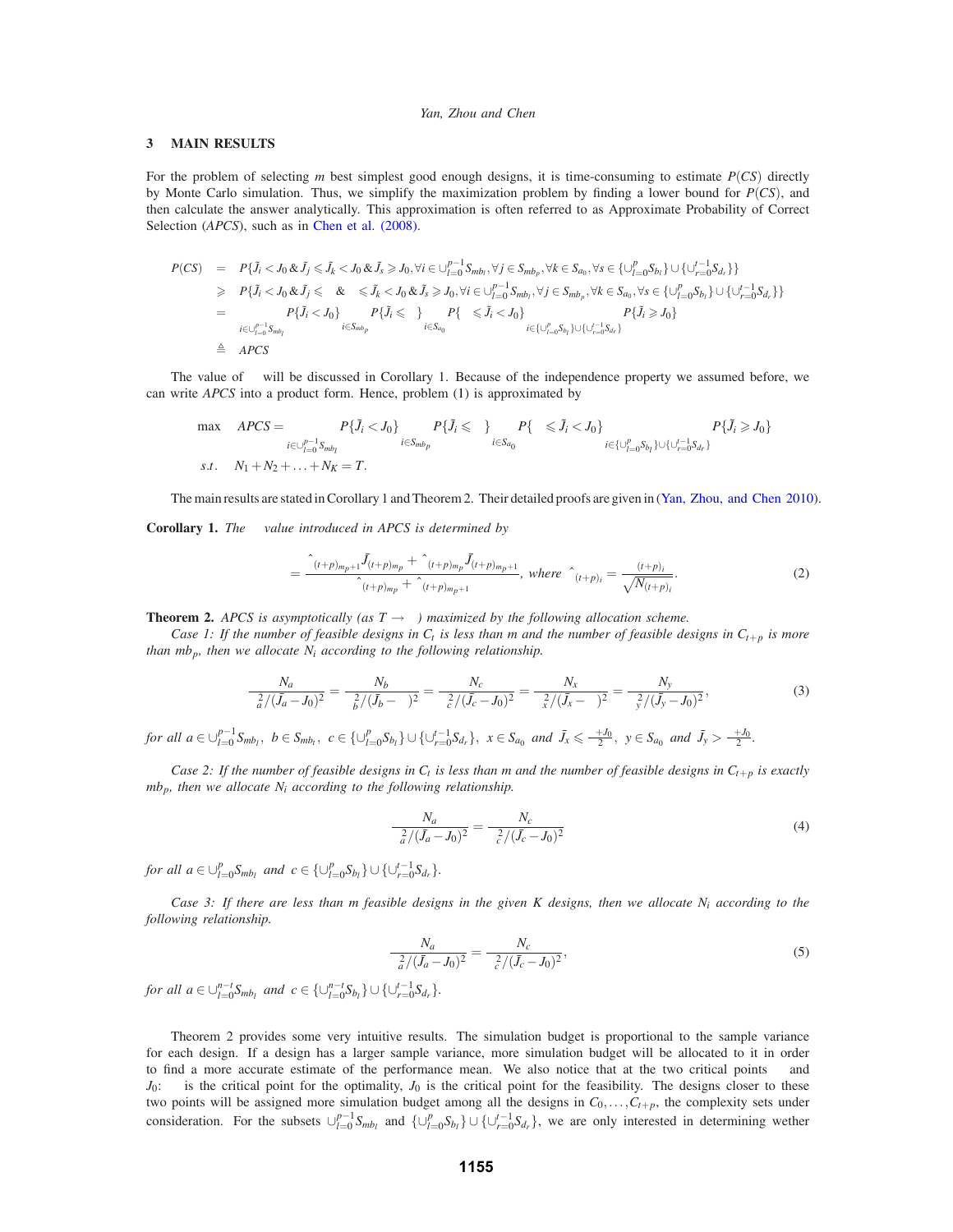the designs are good enough, and indeed more simulation budget is assigned to the designs near *J*0. Similarly, for the subset  $S_{mbp}$ , we are only interested in comparing the performance of the designs, and more simulation budget is assigned to the designs around  $\mu$ . For the subset  $S_{a_0}$  where both  $\mu$  and  $J_0$  are critical points, the last two terms in (3) imply that we should divide the set into two parts by the midpoint  $\frac{\mu+J_0}{2}$ : the designs with sample means in the range  $\mu \leq \bar{J}_x \leq \frac{\mu + J_0}{2}$  will be compared with  $\mu$ , and the ones nearer to  $\mu$  will get more simulation budget; the designs falling into the range  $\mu > \bar{J}_y > \frac{\mu + J_0}{2}$  will be compared with *J*<sub>0</sub>, and be assigned more simulation budget if closer to *J*<sub>0</sub>.

#### **3.1 Allocation Procedure**

Recall the following notations:

- *K*: the total number of the designs.
- *m*: the number of designs we want to choose.
- *T*: the total simulation budget.
- ∆: the increased simulation budget each iteration.
- $n_0$ : the initial simulation budget for every design.
- *J*<sub>0</sub>: the good enough performance constraint.

#### **OCBA-bSG Allocation Procedure**

Input: *K*, *m*, *T*, ∆, *n*0, *J*0. Initialize:  $r = 0$ .

- Perform  $n_0$  simulation replications for all designs and generate samples  $X_i^k$ ,  $k = 1, 2, ..., n_0$ ,  $i = 1, 2, ..., K$ .
- Group the designs according to their descriptive complexities  $C(\theta)$  to obtain the sets  $C_i$ ,  $i = 0, 1, ..., n$ . and order them according to their sample mean. Denote the  $j<sup>th</sup>$  design in the complexity set  $C_i$  as  $\theta_{ij}$ , its samples as  $X_{ij}^k$ , and its current simulation budget as  $N_{ij}^r = n_0$ . Set  $N^r = Kn_0$ .

Loop: while  $N^r < T$ , do

1. Update:

• Calculate sample mean 
$$
\bar{J}_{ij} = \frac{1}{N_{ij}^r} \sum_{k=1}^{N_{ij}^r} X_{ij}^k
$$
, for  $i = 0, \ldots, n, j = 1, \ldots, |C_i|$ .

- Calculate sample standard deviation  $\sqrt{\sum_{k=1}^{N_{ij}^{r}} (X_{ij}^{k} \bar{J}_{ij})^2}$  $\frac{N_i}{N_i}-1$  for estimating  $\sigma_{ij}$ ,  $i=0,\ldots,n$ ,  $j=1,\ldots,|C_i|$ .
- Calculate  $\mu$  according to (2) if there exist  $\bar{J}_{(t+p)_{mbp}}$  and  $\bar{J}_{(t+p)_{mbp+1}}$  in the set  $C_{(t+p)}$  (c.f. Figure 1).
- Increase the computing budget  $N^{r+1} = \min\{N^r + \Delta, T\}.$
- 2. Allocate: calculate the new budget allocation  $N_{ij}^{r+1}$ ,  $i = 0, \ldots, n$ ,  $j = 1, \ldots, |C_i|$  as follows.
	- If the number of feasible designs in  $C_t$  is less than *m* and the number of feasible designs in  $C_{t+p}$  is more than  $mb_p$ , then we compute  $N^{r+1}_{ij}$  according to (3).
	- If the number of feasible designs in  $C_t$  is less than *m* and the number of feasible designs in  $C_{t+p}$  is exactly  $mb_p$ , then we compute  $N^{r+1}_{ij}$  according to (4).
	- If there are less than *m* feasible designs in the given *K* designs, then we compute  $N_{ij}^{r+1}$  according to (5).
- 3. Simulate:
	- If  $N_{ij}^{r+1} \ge 0.1T$  or  $N_{ij}^{r+1} < N_{ij}^r$ , we let  $N_{ij}^{r+1} = N_{ij}^r$  (that means not to do additional simulation in this iteration). Subtract these  $N_{ij}^{r+1}$  from the current total budget and go back to step 2 to recalculate the remaining  $N^{r+1}_{ii}$ .
	- **•** If  $N_{ij}^r \le N_{ij}^{r+1} < 0.1T$ , perform additional  $(N_{ij}^{r+1} N_{ij}^r)$  simulations for the *j*<sup>th</sup> design in the complexity set *C<sub>i</sub>* to generate more samples  $X_{ij}^k$ ,  $k = N_{ij}^r + 1, N_{ij}^r + 2, ..., N_{ij}^{r+1}$ .
- 4. Update:  $r \rightarrow r+1$ .

#### End of Loop

Since we obtain the simulation budget allocation formula under the asymptotic limit  $T \rightarrow \infty$ , the scheme needs some modifications when the total simulation budget  $T$  is not infinity. To avoid that one simulation budget  $N_{ij}$  is too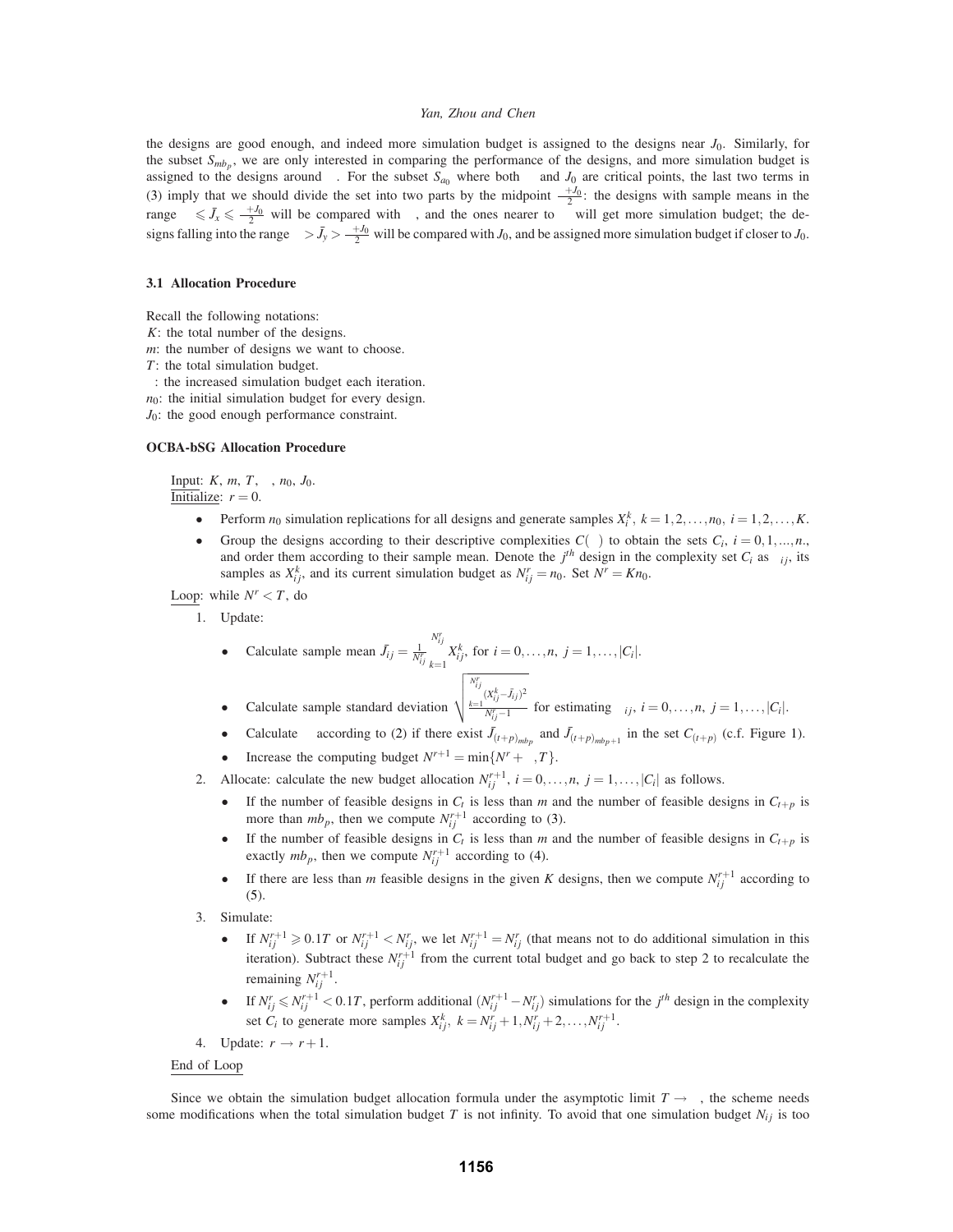large such that other designs are not assigned enough simulation budget, we put a constraint on  $N_{ij}$ : if  $N_{ij} \ge 0.1T$ , we stop allocating new simulation budget to that design. The constraint 0.1*T* works well in our numerical experiments. However, there is no formal guideline on how to choose that constraint. On the other hand, the simulation budget cannot be taken back once the simulation is done, so if  $N_{ij}^{r+1} < N_{ij}^r$ , then we let  $N_{ij}^{r+1} = N_{ij}^r$  and do not do additional simulations.

## **4 NUMERICAL EXPERIMENTS**

In this section, we will demonstrate OCBA-bSG by some simple examples with comparison to two other methods - Equal Allocation and Levin Search methods.

Equal Allocation (EA) scheme allocates the simulation budget equally among all the designs and do not use any information of the mean, the variance or the descriptive complexity of the underlying designs. Levin Search (LS) method (Levin 1973) allocates simulation budget to designs with smallest descriptive complexity first to obtain an estimate for the performance with certain accuracy, and then continues to the next simplest design until it finds *m* simplest good enough designs.

In the numerical experiments, we use *P*(*CS*) as the efficiency measurement to compare the three allocation methods: Equal Allocation (EA), Levin Search (LS) and our method OCBA-bSG. For a given total simulation budget, the faster the *P(CS)* converges, the better the corresponding method is. Here we estimate  $P(CS)$  by calculating the ratio of the number of simulation runs that get correct selection to the total number of simulation runs. In addition, for convenience, we assume that design  $\theta_i$  has descriptive complexity  $|1 + \log_2 i|$ , so the descriptive complexity is non-decreasing for *i*.

### **4.1 Example 1 (Mean increases as descriptive complexity increases)**

There are 20 designs in total, each with the underlying distribution  $N(i,(0.5i)^2)$ ,  $i = 1,2,...,20$ . We want to find 5 simplest good enough designs with good enough constraint  $J_0 = 7.3$ .

In this example,  $m = 5$ ,  $K = 20$ ,  $J_0 = 7.3$ , initial simulation budget  $n_0 = 20$ , simulation budget increment  $\Delta = 200$ , total simulation budget  $T = 8000$ , and the total number of simulation runs is 50000. If we group the designs according to their descriptive complexity, we get the design sets  $\{\theta_1\}$ ,  $\{\theta_2, \theta_3\}$ ,  $\{\theta_4, \theta_5, \theta_6, \theta_7\}$ ,  $\{\theta_8, \dots, \theta_{15}\}$  and  $\{\theta_{16}, \dots, \theta_{20}\}$ with descriptive complexity 1, 2, 3, 4 and 5 respectively. In example 1, the mean increases as the descriptive complexity increases, and the variance increases as the mean increases. The correct selection is the set  $\{\theta_1, \theta_2, \theta_3, \theta_4, \theta_5\}$ . Figure 2 shows the simulation result. OCBA-bSG converges faster than EA and LS. LS searches from the simplest design sets  $\{\theta_1\}, \{\theta_2, \theta_3\},\ldots$ , and in this example the correct selections are design set  $\{\theta_1, \theta_2, \theta_3, \theta_4, \theta_5\}$ , so LS converges in about 5 iterations.



Figure 2: Selecting 5 best simplest good enough designs from 20 designs with distribution  $N(i, (0.5i)^2)$  and  $J_0 = 7.3$ .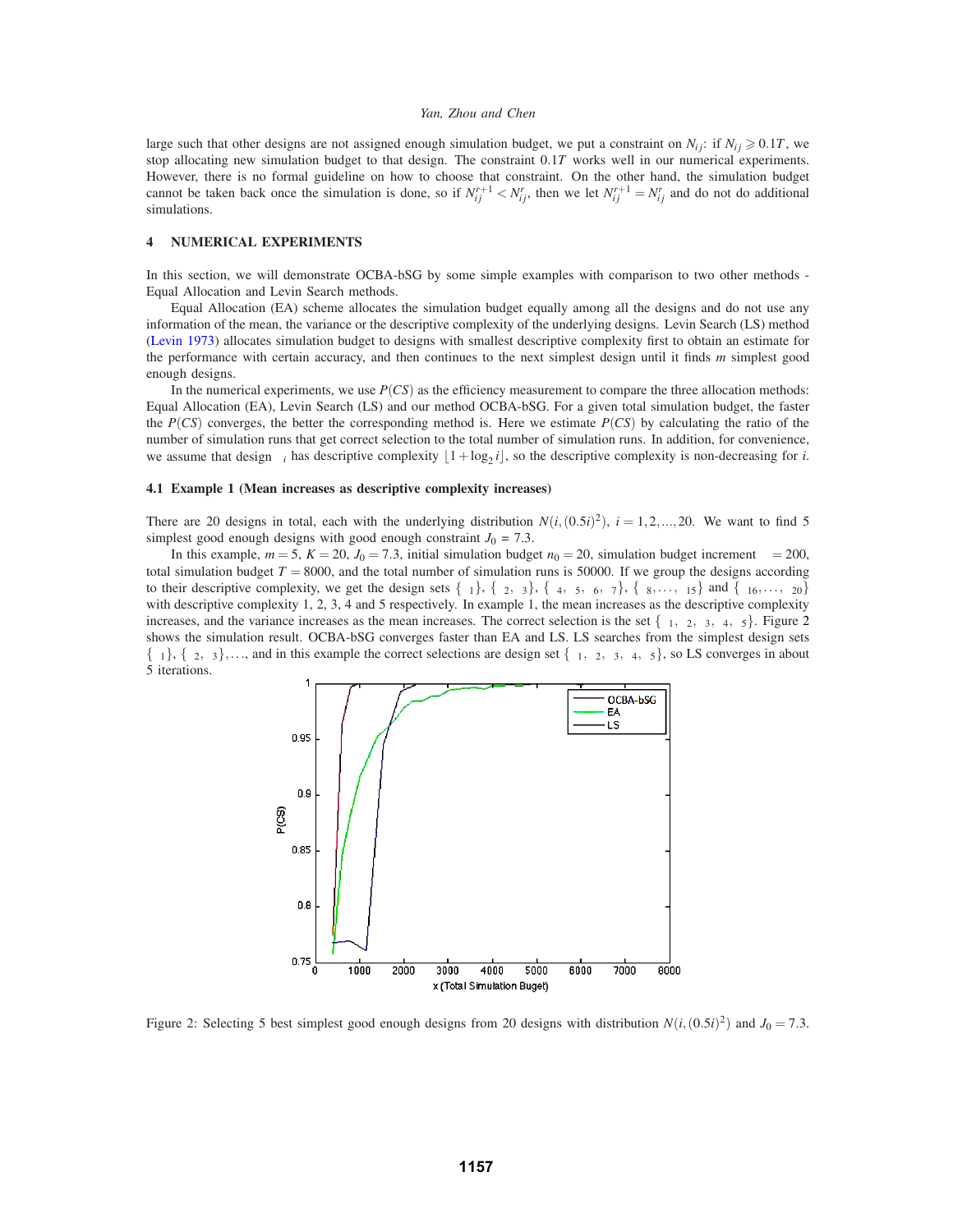## **4.2 Example 2 (Mean decreases as descriptive complexity increases)**

There are 20 designs, each with the underlying distribution  $N((21-i),(0.5i)^2)$ ,  $i = 1,2,...,20$ . We want to find 5 simplest good enough designs with good enough constraint  $J_0 = 7.3$ .

The parameter setting is the same as Example 1 except that the total number of simulation runs is 5000. If we group the designs according to their descriptive complexity, we get the design sets  $\{\theta_1\}$ ,  $\{\theta_2, \theta_3\}$ ,  $\{\theta_4, \theta_5, \theta_6, \theta_7\}$ ,  $\{\theta_8, \ldots, \theta_{15}\}$ and  $\{\theta_{16},\ldots,\theta_{20}\}\$  with descriptive complexity 1, 2, 3, 4 and 5 respectively. In example 2, the descriptive complexity is non-decreasing as the mean decreases, and the variance increases as the mean decreases. Hence, the correct selection is the set  $\{\theta_{14}, \theta_{15}, \theta_{18}, \theta_{19}, \theta_{20}\}$ . Figure 3 shows the simulation result. Since in this example designs with smaller means have larger variances and the correct selections  $\{\theta_{14}, \theta_{15}, \theta_{18}, \theta_{19}, \theta_{20}\}\$  have relatively large variances compared to other designs, OCBA-bSG converges slower than that of example 1 but still faster than EA and LS. Moreover, since LS searches from the simplest sets  $\{\theta_1\}$ ,  $\{\theta_2, \theta_3\}$ ,..., it has the worst performance.



Figure 3: Select 5 best simplest good enough designs from 20 designs with distribution  $N((21-i),(0.5i)^2)$  and  $J_0 = 7.3$ .

### **5 CONCLUSION**

Motivated by real-world applications, we consider the problem of selecting multiple designs that are both simple and good enough. We provide an algorithm called OCBA-bSG to allocate the simulation budget for all the designs in order to maximize the probability of correctly finding the optimal set of *m* simplest good enough designs out of a total number of *K* designs. Numerical results show that OCBA-bSG converges fast in all situations considered here, which indicates OCBA-bSG indeed allocates simulation budget efficiently.

### **REFERENCES**

- Andradóttir, S., D. Goldsman, B. W. Schmeiser, L. W. Schruben, and E. Yücesan. 2005. Analysis methodology: Are we done? In *Proceedings of the 37th conference on Winter simulation*, ed. M. E. Kuhl, N. Steiger, F. Armstrong, and J. Joines: IEEE.
- Chen, C. H., D. H. He, M. Fu, and L. H. Lee. 2008. Efficient simulation budget allocation for selecting an optimal subset. *INFORMS Journal on Computing* 20 (4): 579–595.
- Chen, C. H., J. Lin, E. Yucesan, and S. E. Chick. 2000. Simulation budget allocation for further enhancing the efficiency ¨ of ordinal optimization. *Journal of Discrete Event Dynamic Systems: Theory and Applications* 10:251–270.
- Chen, C. H., and E. Yucesan. 2005. An alternative simulation budget allocation scheme for efficient simulation. ¨ *International Journal of Simulation and Process Modeling* 1 (1/2): 49–57.
- Dudewicz, E. J., and S. R. Dalal. 1975. Allocation of observation in ranking and selection with unequal variances. *Sankhya: The Indian Journal of Statistics* 37:28–78.
- Jia, Q. S. 2009. An adaptive sampling algorithm for simulation-based optimization with descriptive complexity preference. under review.